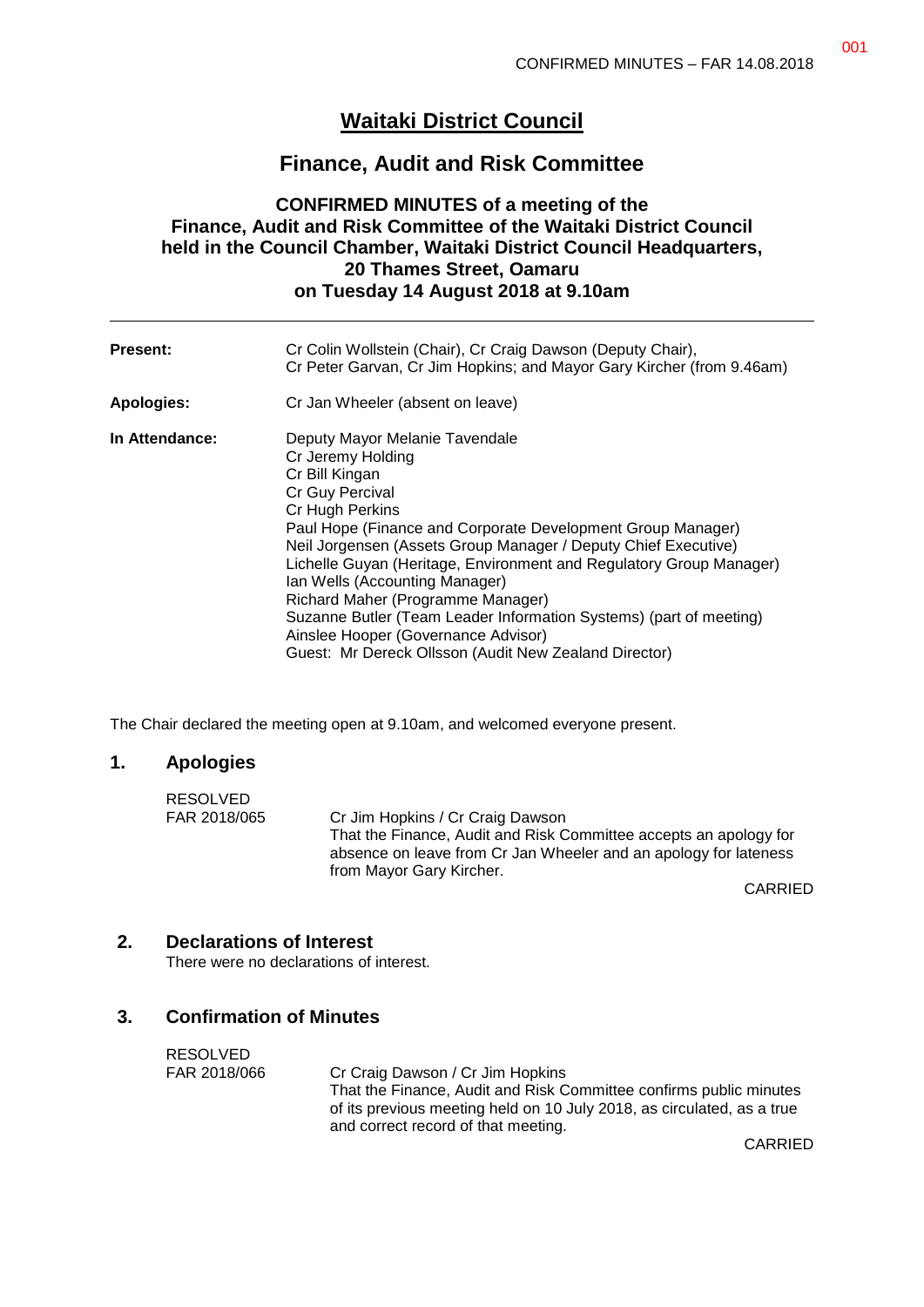#### **Decision regarding Item Not on Agenda**

The Chair noted that Audit New Zealand's Interim Audit Report on the Waitaki District Council for the year ending 30 June 2018 had been received by Council on Friday 10 August (afternoon) and circulated to Councillors on Monday 13 August, after the final agenda papers for this meeting had been issued on Wednesday 8 August 2018. He proposed a motion that it be accepted for discussion at this meeting in the Public Excluded session, pursuant to Standing Orders.

The motion was seconded by Cr Jim Hopkins, and resolved as follows:

| <b>RESOLVED</b> |                                                                                                                                                                                                                                                                                                                                                                                                                                                                                                                                                                                                                                                                                                                                                                                  |
|-----------------|----------------------------------------------------------------------------------------------------------------------------------------------------------------------------------------------------------------------------------------------------------------------------------------------------------------------------------------------------------------------------------------------------------------------------------------------------------------------------------------------------------------------------------------------------------------------------------------------------------------------------------------------------------------------------------------------------------------------------------------------------------------------------------|
| FAR 2018/067    | Cr Colin Wollstein / Cr Jim Hopkins<br>Pursuant to Clause 9.12 of the Waitaki District Council Standing<br>Orders 2017, that the Finance, Audit and Risk Committee accept an<br>additional report for discussion at this meeting as Public Excluded<br>Agenda Item 13(b), with the following explanation:<br>(a) The report was received after the Final Agenda Papers for this<br>Committee Meeting had been collated and published and<br>therefore was not able to be included in the original agenda;<br>and<br>(b) The report has been written by Audit New Zealand, and it was<br>believed to be timely and financially prudent to discuss it at this<br>meeting whilst the Audit New Zealand Director is present and<br>able to participate in the discussion.<br>CARRIED |
|                 |                                                                                                                                                                                                                                                                                                                                                                                                                                                                                                                                                                                                                                                                                                                                                                                  |

#### **4. Carry Forward Report**

The report, as circulated, sought the Committee's recommendation for Council to approve the carrying forward of funding for incomplete projects from the 2017/18 year (or earlier).

Accounting Manager Ian Wells introduced the report. The following points were clarified / highlighted during the ensuing discussion:

It was suggested that the budget figure and unspent balance be identified separately in the carry forward column in future reports. ACTION: Accounting Manager to implement from next year

CORRECTION to Carry Forward Report: In the Recreation section, the carry forward figure for Falstone should be \$10,000 (not \$1000). **ACTION: Accounting Manager**

The Waihemo Community Board had previously decided to have a cap on their funds of \$3k per annum, but that appeared not to be reflected in the carry forward figures. General Manager Paul Hope confirmed that that Board decision was reflected in the budgets, but there was still a significant amount to carry forward.

There was also brief discussion on the Oamaru traffic island refurbishment; the Returned Services Association building; the Drill Hall weather tightness; the Holmes wharf deck replacement (work is now underway); the King George Park drainage; and the urban park design and construction (a proposal is being coordinated and would be brought back to Council).

RESOLVED FAR 2018/068 Cr Craig Dawson / Cr Jim Hopkins The Finance, Audit and Risk Committee recommends: That Council approves that the projects listed in Appendix 1 (as amended) will be carried forward and undertaken in the 2018/19 year.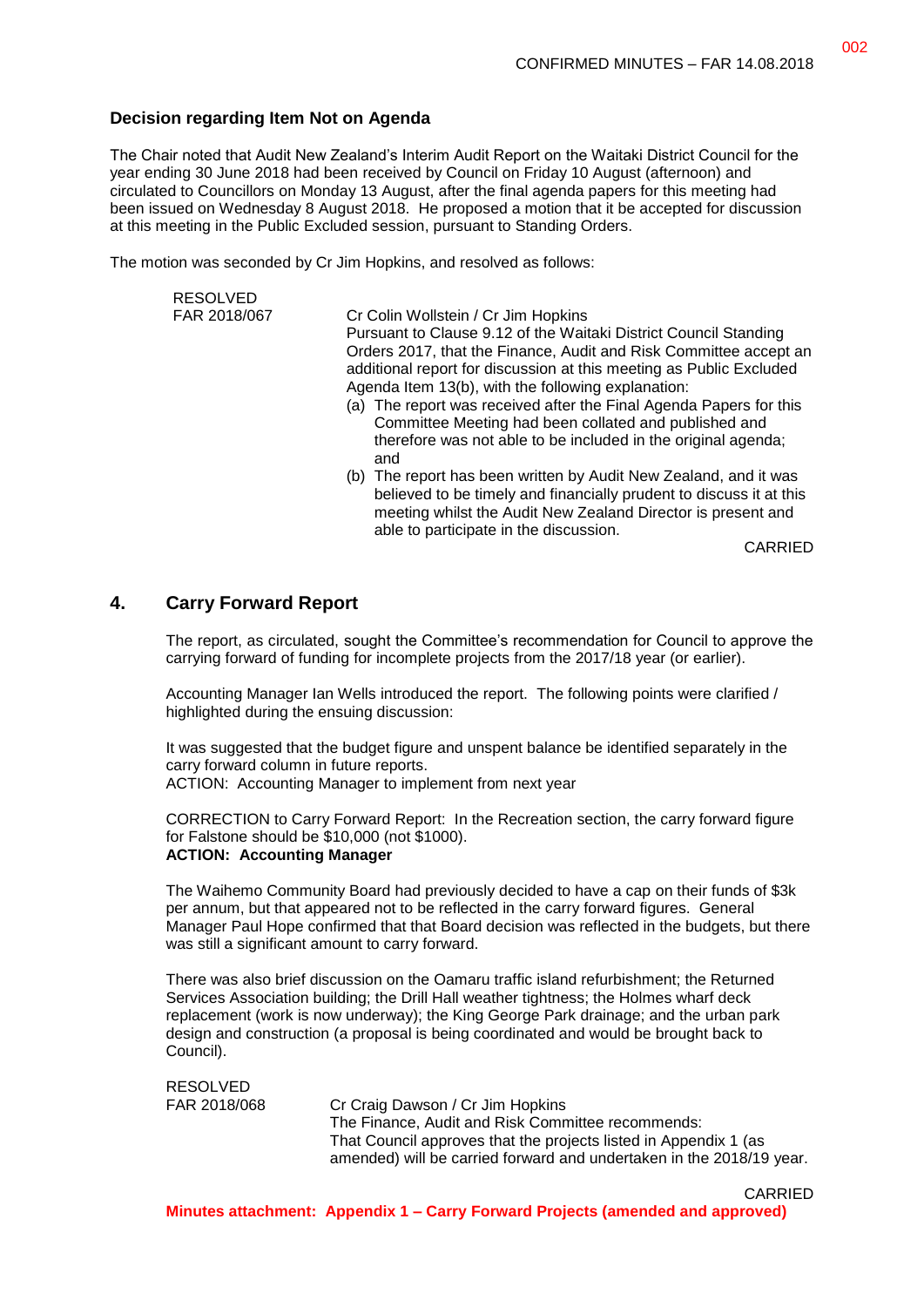# **5. Audit New Zealand Director's Visit**

The memorandum, as circulated, conveyed the opportunity for Councillors to meet and discuss issues with the newly appointed Director responsible for the Waitaki District Council audits.

The Chair welcomed Mr Dereck Ollsson to the meeting and to the Waitaki district. In reply, Mr Ollsson advised that former Director Mr Scott Tobin would retain the responsibility for finalising the audit of Council's Long Term Plan documents and process this year, but otherwise he (Mr Ollsson) had assumed responsibility for all other audit matters for the Council from now on. He also confirmed his intention to formally address the Committee under Public Excluded Agenda Item 13, including by speaking to and responding to questions on the additional report accepted at the top of this meeting for discussion at that time.

RESOLVED

FAR 2018/069 Cr Craig Dawson / Cr Jim Hopkins That the Finance, Audit and Risk Committee receives and notes the information.

CARRIED

# **6. Monthly Financial Report – 2018, Period 12 – June 2018**

The memorandum, as circulated, reviewed the preliminary financial result for the full year ended 30 June 2018. It noted that the information provided, whilst as complete and up-to-date as possible, was still subject to change and some of the changes could be significant.

Group Manager Paul Hope advised that this report provided a preliminary result for FY 2018. The majority of operating expenditure and revenue was mostly finalised, and the process from now on and into dealing with the annual report, would be focused on year-end adjustments, some of which could be significant.

Accounting Manager Ian Wells highlighted that the outstanding insurance claims noted in the report had potential to be for a significant amount or for not so much. Mr Hope then explained that the process for insurance claims involved a hierarchy of policies that took time to go through; if a claim is rejected under one policy, then it was necessary to claim under the next one, and so on. Brokers had been very helpful in directing the claims.

There was brief discussion on the following points:

- The final forestry valuation had been received in draft, but questions had been asked of the valuers for which answers had yet to be received.
- With regard to the final capitalisation process, there was a partial capitalisation of minor items (eg equipment) each quarter, with major items (eg the Hamnak project) being capitalised at the end of year only.
- Roading projects and water upgrades were generally going well and progressing as expected.
- With regards to the quarry, it was noted that this was for Council use only, with restricted access. Council had verified the health and safety policies of the contractor responsible for the quarry's operation.
- The revaluation of roading assets had resulted in increased public equity.

*Mayor Gary Kircher joined the meeting at 9.46am.*

| <b>RESOLVED</b> |                                                                   |
|-----------------|-------------------------------------------------------------------|
| FAR 2018/070    | Cr Craig Dawson / Cr Peter Garvan                                 |
|                 | That the Finance. Audit and Risk Committee receives and notes the |
|                 | information.                                                      |

CARRIED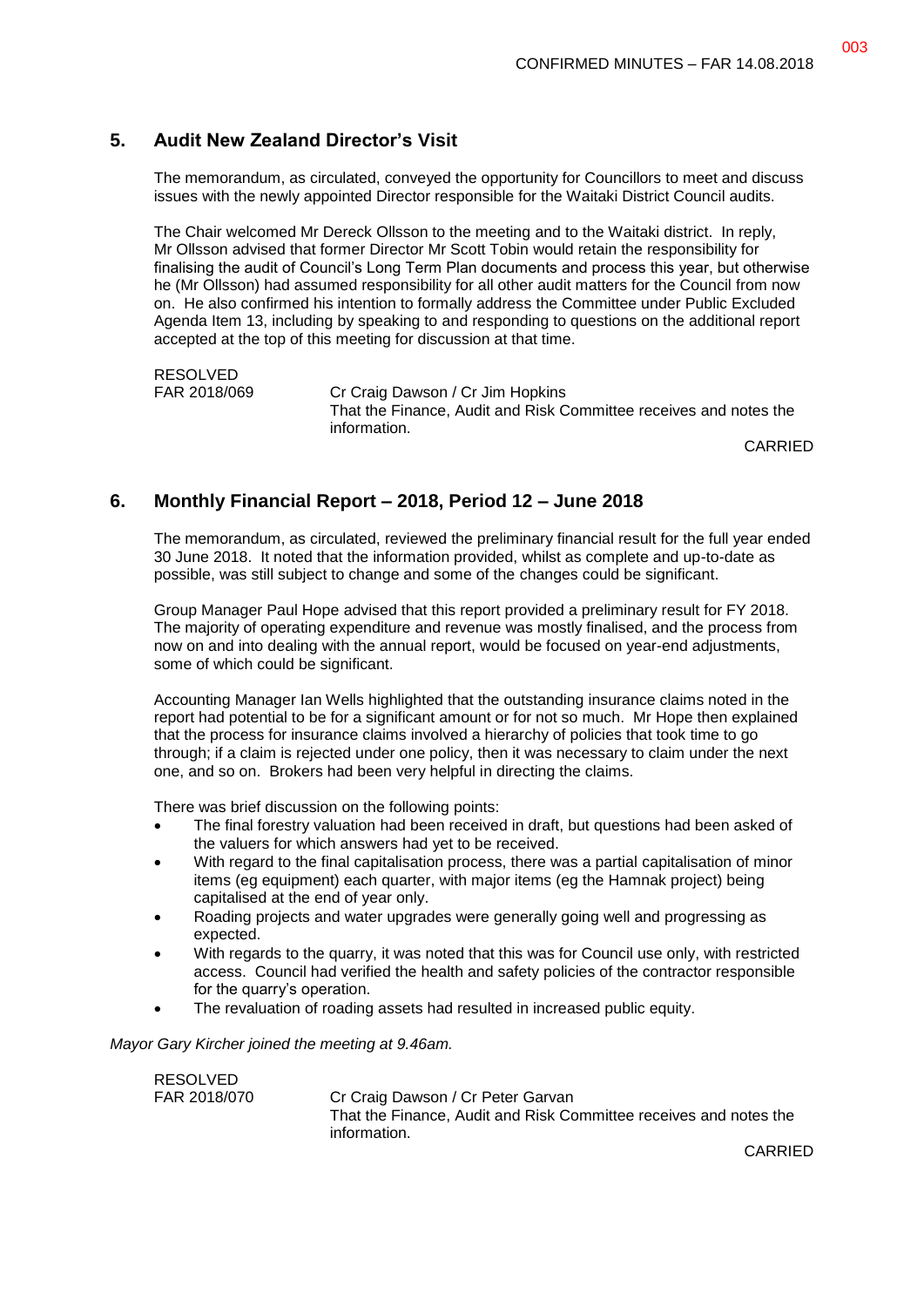# **7. Information Services Group Activity Report for the period 1 July to 31 July 2018**

The memorandum, as circulated, provided an update to the Finance, Audit and Risk Committee on Information Services Group activities during the reporting period.

Programme Manager Richard Maher introduced the report. He noted that, while it appeared that there were a lot of service requests, a good proportion of them were coming from him to get the work programme organised. There was a notable rise in Capex, which was the result of some supplier accounts being paid.

The following points were highlighted / clarified during discussion on the report:

- Projects were progressing reasonably well. Skype for Business was the highlight on the radar – almost all staff had been migrated across now. The Customer Liaison Team would go across in about three weeks' time, and then the old phone system would be carefully disconnected.
- In the Information Systems area, HUB/BIS was making real progress now, and new links were being put into new report templates.
- The parking app was now operational.

There was also brief discussion about the risk of cyber-attacks and how to manage them; and the merits of cyber insurance, offsite data storage, and better infrastructure (eg new firewalls).

Congratulations were extended to Team Leader Suzanne Butler for the successful appointment of a GIS Analyst.

RESOLVED

FAR 2018/071 Cr Jim Hopkins / Cr Craig Dawson That the Finance, Audit and Risk Committee receives and notes the information.

CARRIED

#### **8. Finance and Corporate Development Group Work Programme FY 2018/19**

The memorandum, as circulated, proposed that the Finance, Audit and Risk Committee consider priorities for the items that it would like to receive information on during the coming financial year. It replaced the monthly Group Activity Report that would usually have been presented at this meeting.

The following points were highlighted / clarified during discussion on the report:

Group Manager Paul Hope noted that, with the receipt of the interim audit report and intended discussion of it later in the meeting under Public Excluded Agenda Item 13, he expected there would be additional suggestions identified then to add to the Group's future work programme. However, he invited Councillors to put forward any other ideas now, if they wished to do so.

The following ideas were put forward for consideration:

- A revised investment policy; and
- An implementation plan for the NZEA insulation programme.

RESOLVED

FAR 2018/072 Cr Jim Hopkins / Cr Peter Garvan That the Finance, Audit and Risk Committee receives and notes the information.

CARRIED

The Chair advised his intention to move the meeting into public excluded. The media representative left the meeting.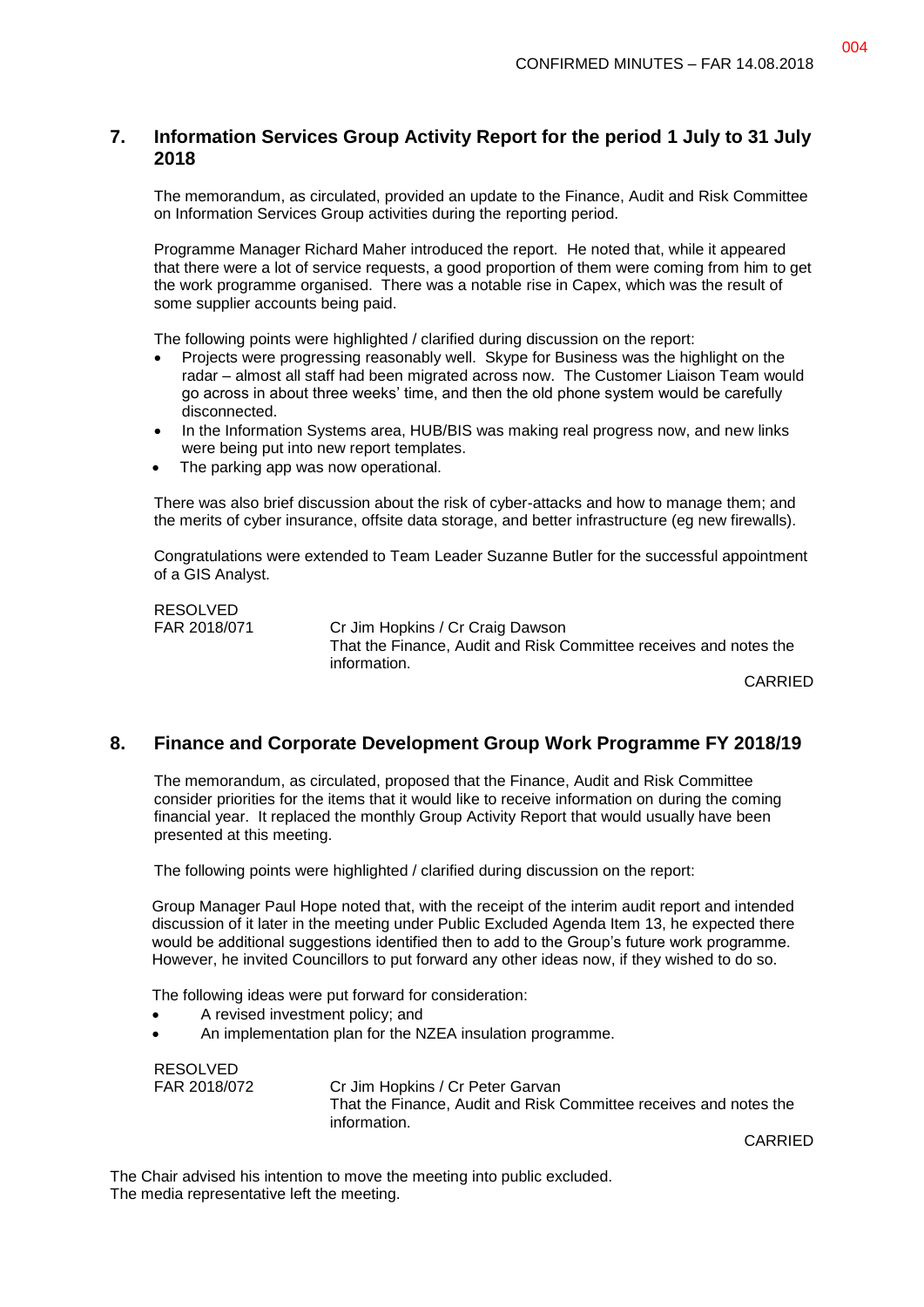# **9. Resolution to Exclude the Public**

| RESOLVED            |
|---------------------|
| <b>FAR 2018/073</b> |

018/073 Cr Colin Wollstein / Cr Jim Hopkins

That the public be excluded from the following part of the proceedings of this meeting, namely:

- Confirmation of Public Excluded Meeting Minutes 10 July 2018 PE
- Sundry Year-End Issues PE
- Renewal of Quotable Value Contract PE
- Audit New Zealand Long Term Plan Management Letters PE and Audit New Zealand Management Report on the Interim Audit on Waitaki District Council dated 30 June 2018 PE;
- Insurance Renewal PE
- Accounts Payable Analysis PE
- Decision Regarding Release of Public Excluded Information PE

The general subject of each matter to be considered while the public is excluded; the reasons for passing this resolution in relation to each matter, and the specific grounds under Section 48(1) of the Local Government Official Information and Meetings Act 1987 for the passing of this resolution are as follows:

| General subject of each matter              | Reason for passing this resolution in relation to each |
|---------------------------------------------|--------------------------------------------------------|
| to be considered                            | matter $-$ Section 48(1)                               |
| Public Excluded:                            | To protect the privacy of natural persons.             |
| 10. Confirmation of Public Excluded Meeting | Section $48(1)(a)$                                     |
| Minutes 10 July 2018 PE                     | (The disclosure of the information would cause         |
| 11. Sundry Year-End Issues PE               | unnecessary personal embarrassment to the persons      |
| 12. Renewal of Quotable Value Contract PE   | concerned.)                                            |
| 13. (a) Audit New Zealand Long Term Plan    | To enable the Council to carry out commercial          |
| and Consultation Document                   | negotiations without prejudice or disadvantage.        |
| <b>Management Letters PE</b>                | Section $48(l)(a)$                                     |
| 13. (b) Audit New Zealand Management        | (Premature disclosure of the information would         |
| Report on the Interim Audit of Waitaki      | detrimentally affect the Council's position in the     |
|                                             |                                                        |

#### District Council dated 30 June 2018 PE 14. Insurance Renewals 2018/19 PE negotiations.)

- 15. Accounts Payable Analysis PE
- 16. Decision Regarding Release of Public

Excluded Information PE

These resolutions are made in reliance on Section 48(1) of the Local Government Official Information and Meetings Act 1987 and the particular interest or interests protected by Section 6 or Section 7 of the Act or Section 6 or Section 7 or Section 9 of the Official Information Act 1982, as the case may require, which would be prejudiced by holding of the whole or the relevant part of the proceedings of the meeting in public are as shown above (in brackets) with respect to each item."

CARRIED

**Refer to Public Excluded Minutes**

# **17. Resolution to Return to the Public Meeting**

RESOLVED

FAR 2018/083 Cr Craig Dawson / Cr Peter Garvan

That the Finance, Audit and Risk Committee resumes in open meeting and decisions made in the public excluded session are confirmed and made public as and when required.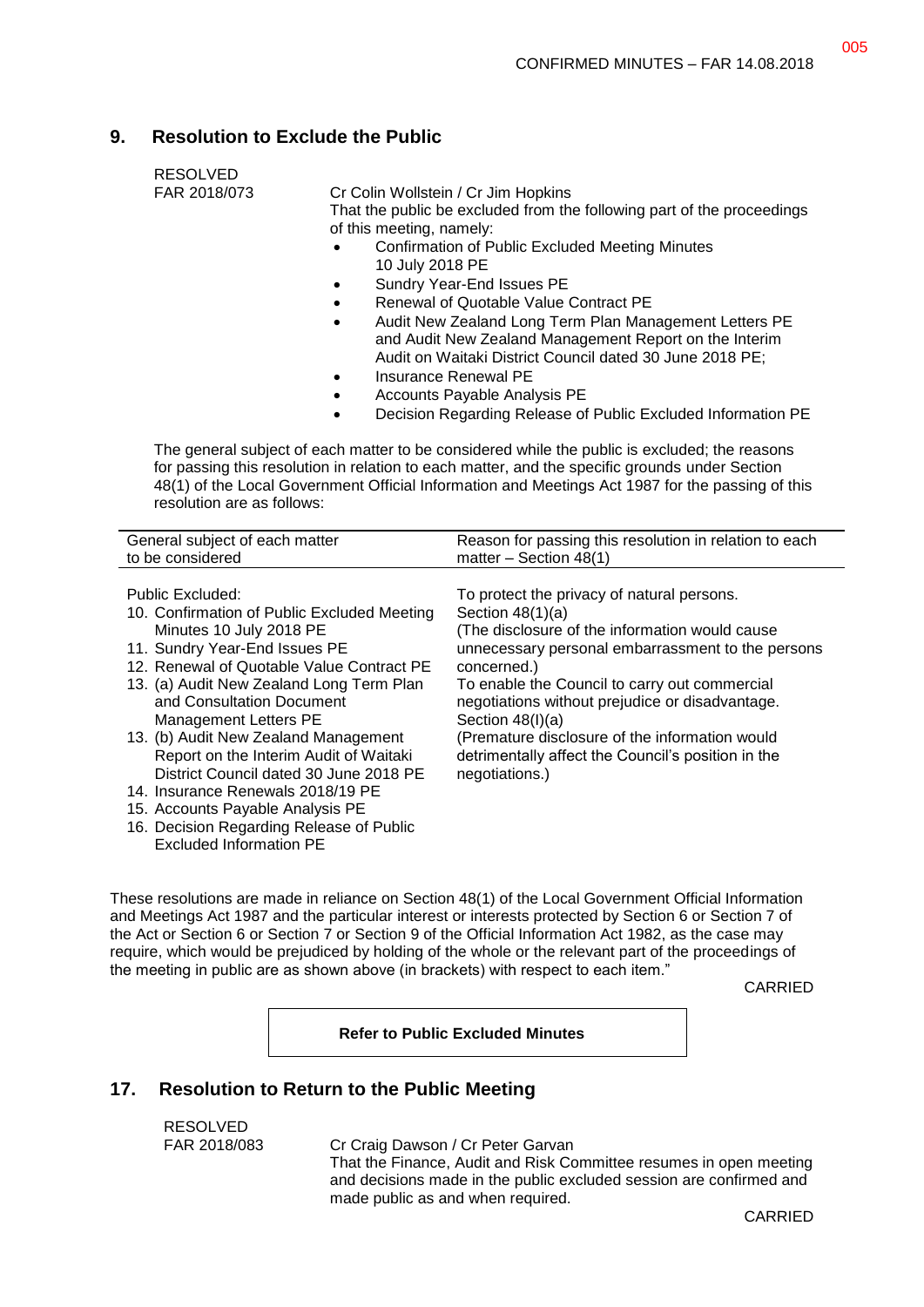#### **18. Release of Public Excluded Information**

In accordance with Waitaki District Council Standing Orders 2016 to 2019, Clause 17.5, and pursuant to Resolution FAR 2018/081 of this meeting, the Committee APPROVED the release of previously public excluded information as set out below.

#### **Agenda Item 10 – Confirmation of Previous Meeting Public Excluded Minutes PE**

RESOLVED

FAR 2018/074 Cr Craig Dawson / Cr Jim Hopkins That the Finance, Audit and Risk Committee confirms public excluded meeting minutes of 12 June 2018, as circulated, as a true and correct record.

CARRIED

# **Agenda Item 11 – Sundry Year End Issues PE**

#### **(a) Oamaru Blue Penguin Colony**

RESOLVED

| FAR 2018/075 | Cr Jim Hopkins / Cr Peter Garvan                                       |
|--------------|------------------------------------------------------------------------|
|              | The Finance, Audit and Risk Committee recommends:                      |
|              | That Council approves an increase in the Oamaru Blue Penguin           |
|              | Colony Internal Loan from \$415,000 to \$566,000 to accommodate the    |
|              | actual cost of building improvements and to reimburse Tourism          |
|              | Waitaki this additional amount, and notes that the lease payments will |
|              | increase in light of the increased loan amount.                        |
|              | $\bigcap$                                                              |

CARRIED

#### **(b) Kurow Jockey Club**

RESOLVED

FAR 2018/076 Cr Craig Dawson / Cr Jim Hopkins The Finance, Audit and Risk Committee recommends: That Council approves a one-off adjustment of \$1,000 to the Kurow Jockey Club water account and that the Club be advised that this is a one-off adjustment.

CARRIED

#### **Agenda Items were taken out of order from this point onwards. The resolutions below adhere to the revised order of the meeting.**

#### **Agenda Item 13(a) – Audit New Zealand Long Term Plan and Consultation Document Management Letters PE**

| <b>RESOLVED</b> |                                                               |
|-----------------|---------------------------------------------------------------|
| FAR 2018/077    | Cr Jim Hopkins / Cr Peter Garvan                              |
|                 | That the Finance, Audit and Risk Committee recommends:        |
|                 | That Council receives and notes the two Audit New Zealand     |
|                 | Management Letters on the Long Term Plan and the Consultation |
|                 | Document.                                                     |
|                 |                                                               |

CARRIED